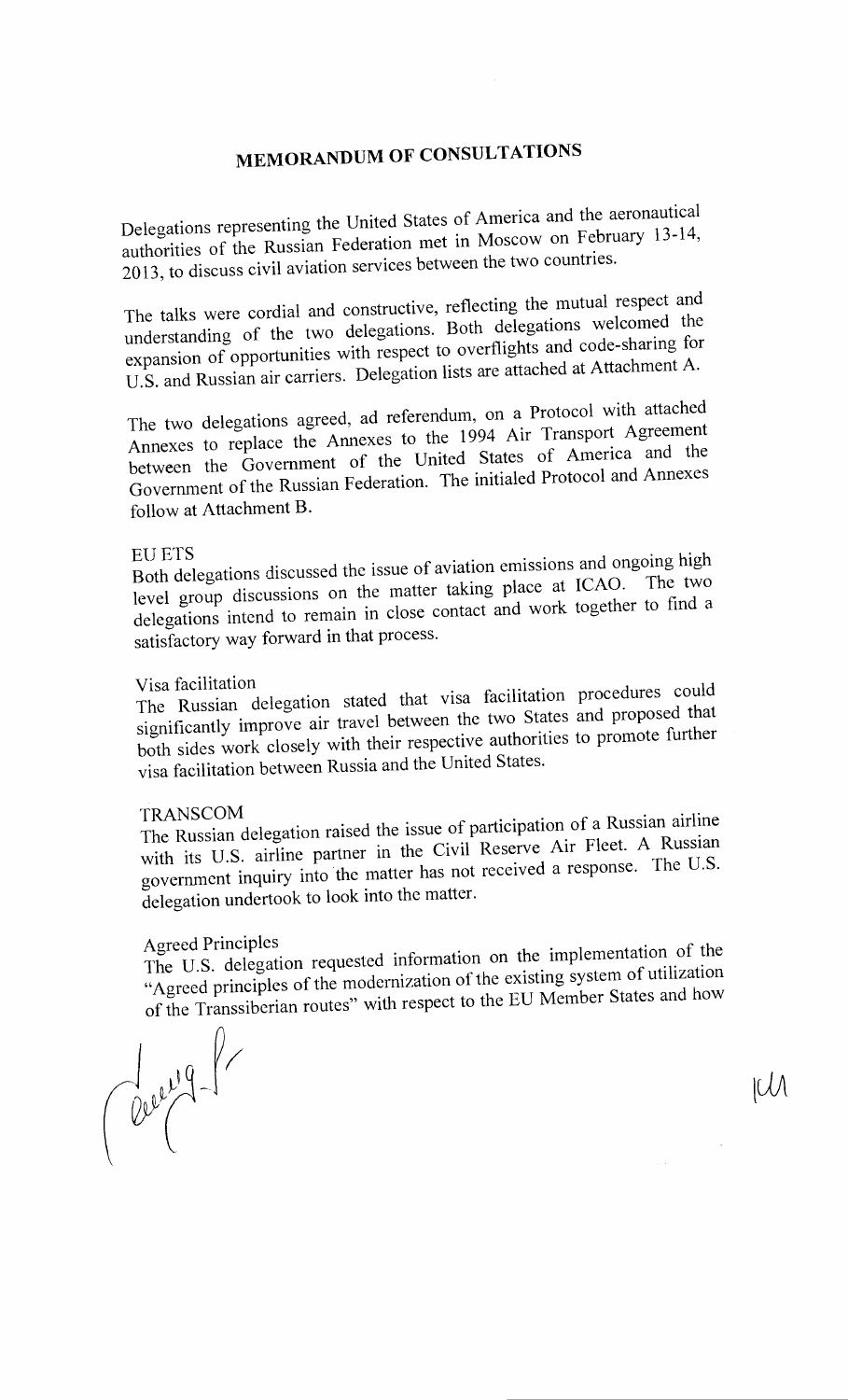the implementation would affect third country airlines that have an interest in operating flights using the TSR route system. The Russian delegation underlined that at present due to the EU ETS the "Agreed principles" are not being applied to the EU Member States. After the principles are implemented for the EU Member States, the conditions for access to the TSR will be discussed with other countries.

#### 5<sup>th</sup> freedom

The Russian delegation informed the U.S. delegation of the intention of a Russian airline to start fifth freedom operations between Shannon and Miami on its services between Miami and Moscow.

#### Code Shares

The Russian delegation expressed its strong support for cooperation between<br>LIS and Bussian sirlines under code share arrangements. The U.S. US and Russian airlines under code share arrangements. delegation undertook to share this information with U.S. air carriers.

#### Further liberalization

The U.S. delegation reiterated its interest in removing footnote 2 to the U.S. route in Section 2 of Annex 1. The Russian delegation expressed an interest in eliminating the frequency restrictions in Section 4 of Annex 1. The delegations discussed the U.S. interest in further increasing the overflight frequencies provided for in Section 2(B) of Annex IV. The delegations were unable to reach agreement on these issues. They look forward to making progress on these issues at a meeting scheduled to take place in late August 2013.

The delegations intend to recommend to their respective governments that they take the actions required to bring the Protocol and Annexes into force at the earliest date possible. In the interim, their respective aeronautical authorities intend to implement the provisions of the Annexes on the basis of comity and reciprocity as of the date of signature of this Memorandum.

Signed in Moscow on February 14, 2013.

For the Russian Delegation For the U.S. Delegation  $\|R_{\mathcal{R}}\|$ 

Oleg O. Demidov<br>
Strishna R.Urs<br>
Colleg String Colleg String Colleg String Colleg String Colleg String Colleg String Colleg String Colleg String Colleg String Colleg String Colleg String Colleg String Colleg String Colleg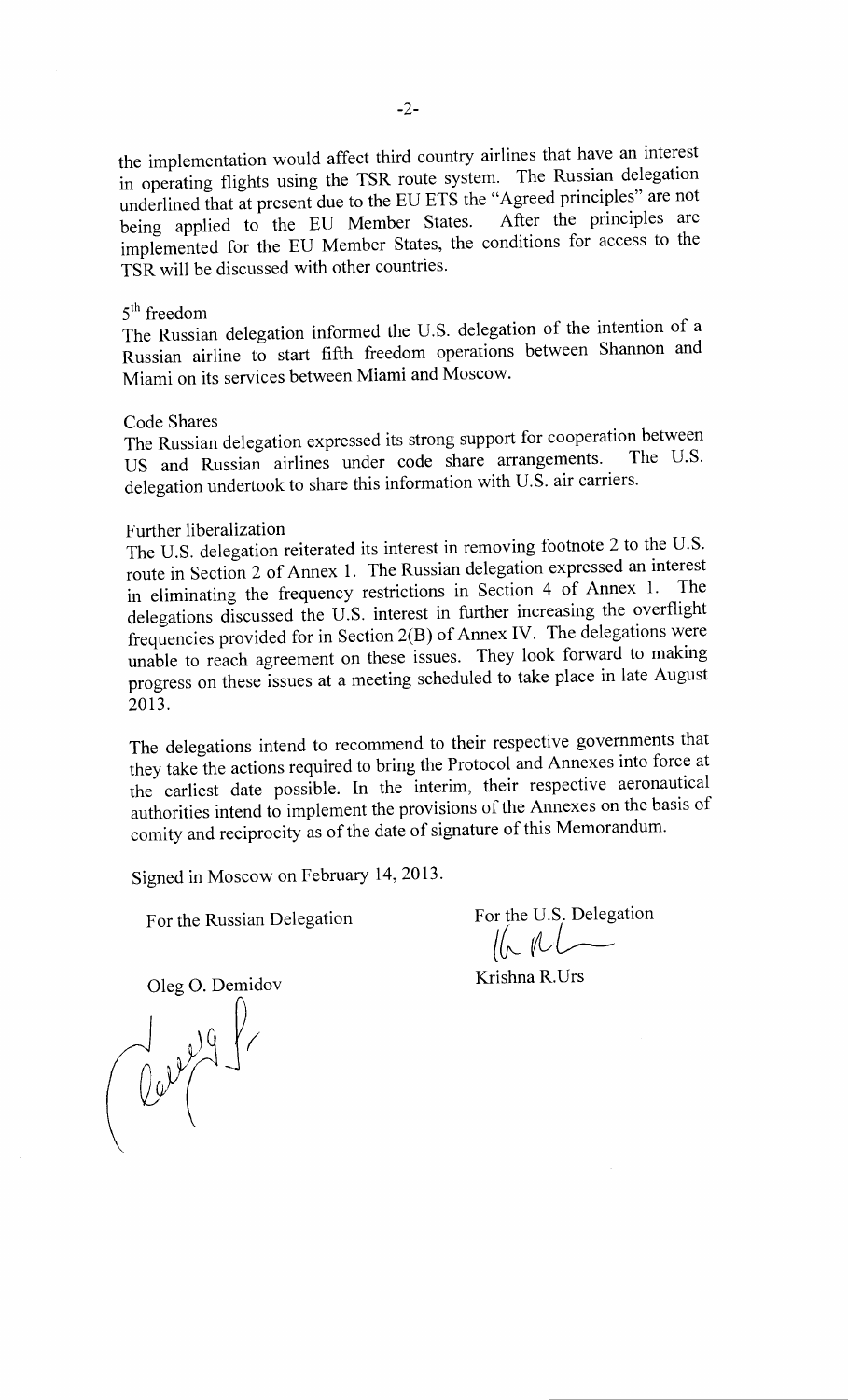# **Russian Delegation**

| Oleg O. Demidov      | Head of Delegation<br>Deputy Director<br>Department of State Policy in Civil Aviation<br>Ministry of Transport of the Russian Federation |
|----------------------|------------------------------------------------------------------------------------------------------------------------------------------|
| Paula K. Malinina    | Head of Air Services Division<br>Department of State Policy in Civil Aviation<br>Ministry of Transport of the Russian Federation         |
| Darya A. Kondrashova | Chief expert of Air Services Division<br>Department of State Policy in Civil Aviation<br>Ministry of Transport of the Russian Federation |
| Mikhail L. Parnev    | Director<br>Department of International Relations<br>Federal Air Navigation Authority                                                    |
| Sergey E. Vasiliev   | Deputy Director<br>Department of International Relations<br>Federal Air Transport Agency                                                 |

# **Industry representatives**

 $\hat{\boldsymbol{\beta}}$ 

| Lyudmila Kuzmenkova   | Airline   |
|-----------------------|-----------|
| Alexander Delezha     | Airline   |
| Denis Savchenko       | Airline   |
| Svetlana Piven        | Airline   |
| Igor Chernishov       | Airline   |
| Nadezhda Kuzmina      | Airline   |
| Asya Madyarova        | Airline   |
| Andrey Shumilin       | Airline   |
| Natalya Nazarova      | Airline   |
| Alexander Kudryavtsev | Airline   |
| Katya Grimes          | Repres    |
|                       | Flight    |
| <b>Dmitry Novicky</b> | Flight    |
| Kamil Feizrakhmanov   | Airline   |
|                       | $A$ irnor |

Irina Zvereva Alexey Korsunov Igor Knyazhevsky

Anna Varshavskaya

"Aeroflot" "Transaero" "Transaero"  $``S7"$  $``S7"$ "Yaktia" "UTair" "AirBridgeCargo" "AirBridgeCargo" "AirBridgeCargo" entative for U.S.A. Unit 224 Unit 224 e "Polet" Airport "Domodedovo" Airline "Oren Air" Airport "Tolmachevo" "Novaport- Russian airports"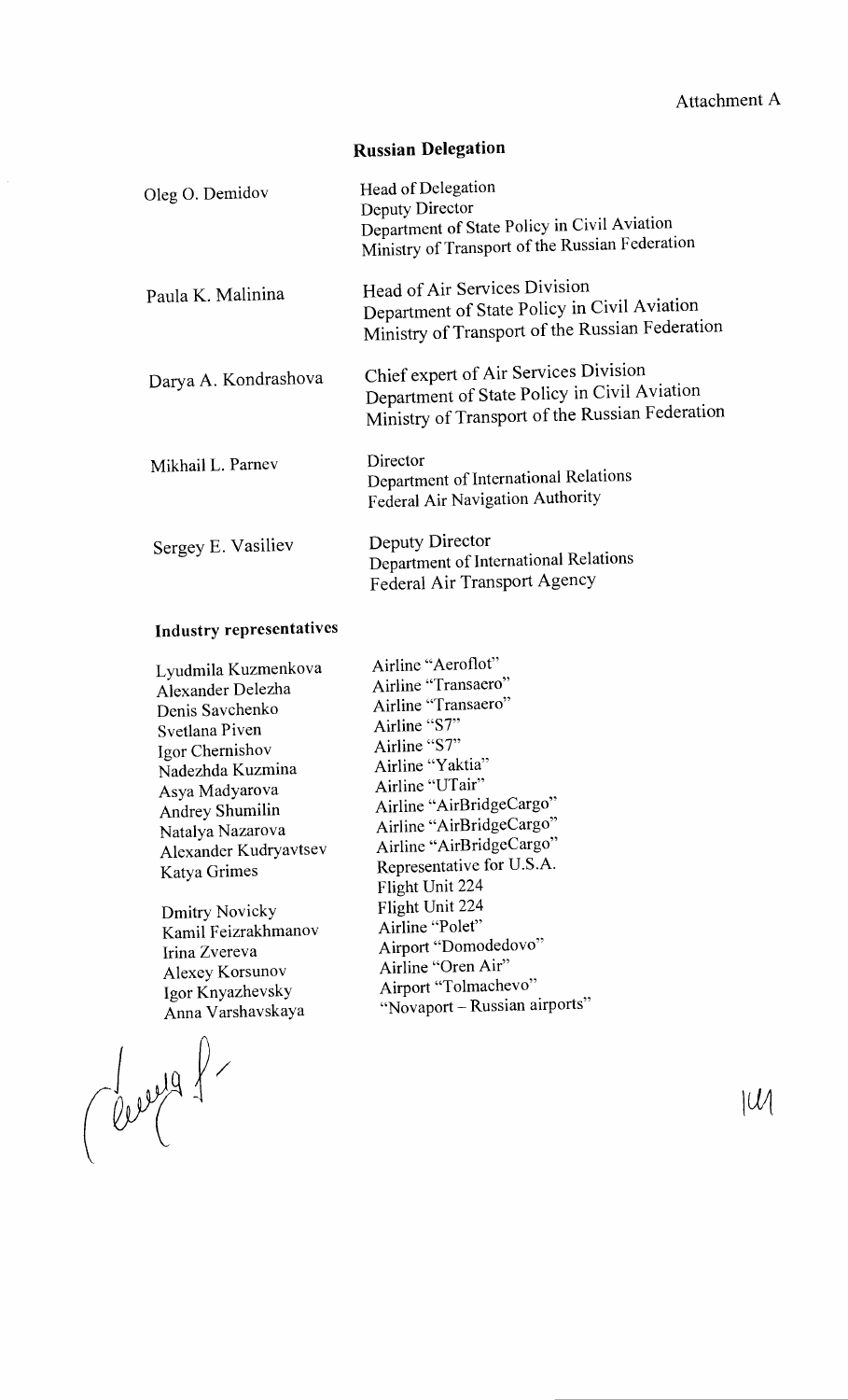# **United States Delegation**

| Krishna Urs      | Head of Delegation<br>Deputy Assistant Secretary of State<br>for Transportation Affairs<br>U.S. Department of State |
|------------------|---------------------------------------------------------------------------------------------------------------------|
| Mary Street      | Office of International Aviation<br>U.S. Department of Transportation                                               |
| Kristin Westphal | Office of Aviation Negotiations<br>U.S. Department of State                                                         |
| Elizabeth Kiingi | Office of the Legal Adviser<br>U.S. Department of State                                                             |
| Elie Nasr        | Federal Aviation Administration<br>U.S. Embassy Moscow                                                              |
| Aamod Omprakash  | <b>Economic Section</b><br>U.S. Embassy Moscow                                                                      |

# **Industry representatives**

| Annalei Avancena         | <b>United Airlines</b>         |
|--------------------------|--------------------------------|
| Cecilia Bethke           | Airlines for America           |
| Robert Wirick            | <b>American Airlines</b>       |
| Christopher Walker       | Delta Air Lines                |
| David Short              | FedEx Express                  |
| Kevin Montgomery         | Polar Air Cargo                |
| <b>Russ Pommer</b>       | Atlas Air                      |
| Rosalind K. Ellingsworth | Independent Pilots Association |
| Jacobus Heeremans        | Kalitta Air                    |
|                          |                                |

Clevel9.

 $U^{\text{M}}$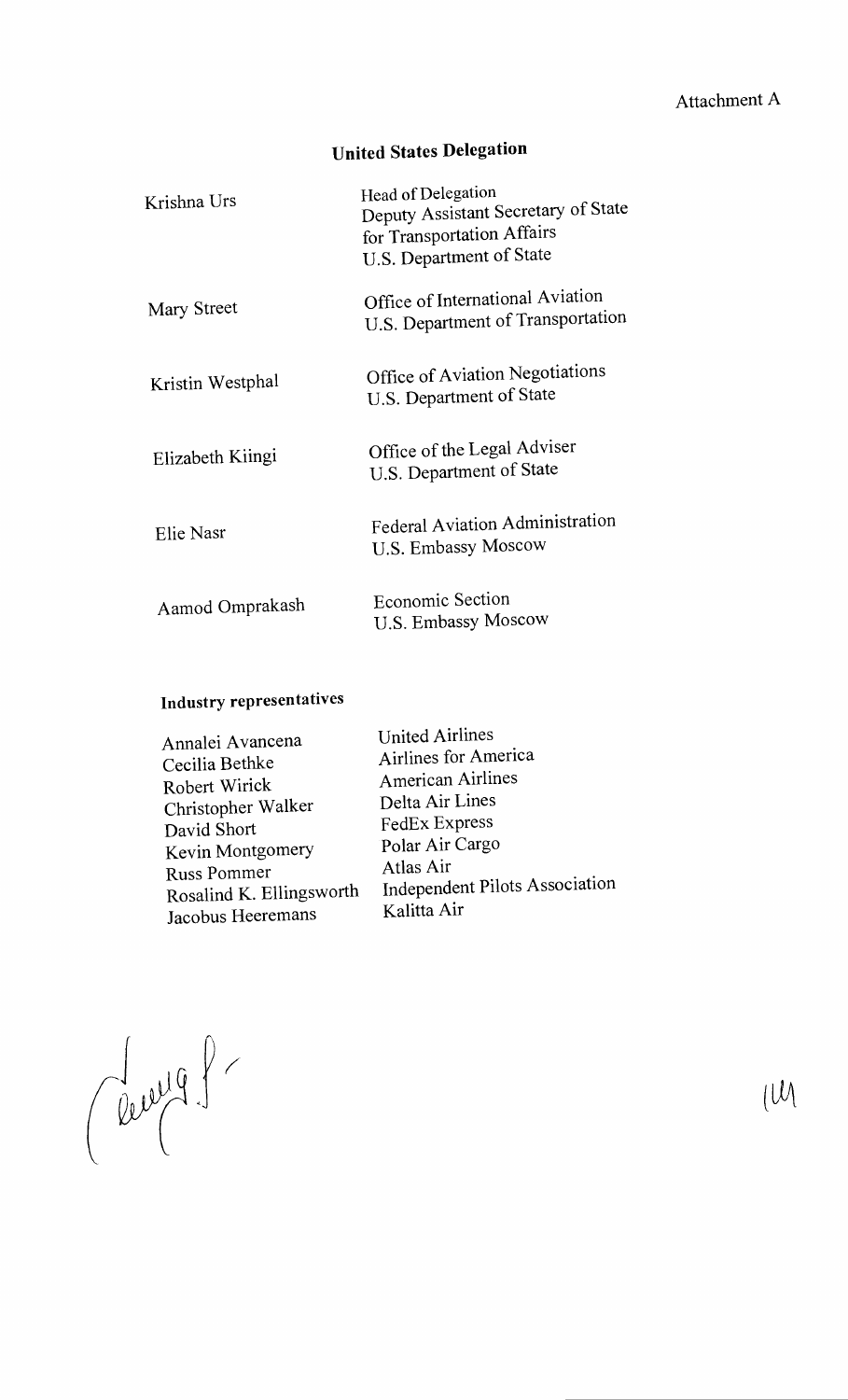### **PROTOCOL BETWEEN THE GOVERNMENT OF THE UNITED STATES OF AMERICA AND THE GOVERNMENT OF THE RUSSIAN FEDERATION TO AMEND THE JANUARY 14, 1994 AIR TRANSPORT AGREEMENT BETWEEN THE GOVERNMENT OF THE UNITED STATES OF AMERICA AND THE GOVERNMENT OF THE RUSSIAN FEDERATION**

The Government of the United States of America and the Government of the

Russian Federation, hereinafter referred to as "the Parties";

Proceeding from the Air Transport Agreement between the Government of the

United States of America and the Government of the Russian Federation, signed at

Moscow on January 14, 1994, hereinafter referred to as "the Agreement";

Striving to further develop relations and cooperation between the two countries in

the area of civil aviation; and

Desiring to amend the Agreement to replace the Annexes thereto;

Have agreed as follows:

#### Article 1

The Annexes of this Protocol shall be integral parts of the Agreement, and shall govern scheduled air services (Annex I), charter air services (Annex II), commercial opportunities (Annex Ill), scheduled overflights (Annex IV), cooperative marketing

Leur 9 fr

IUA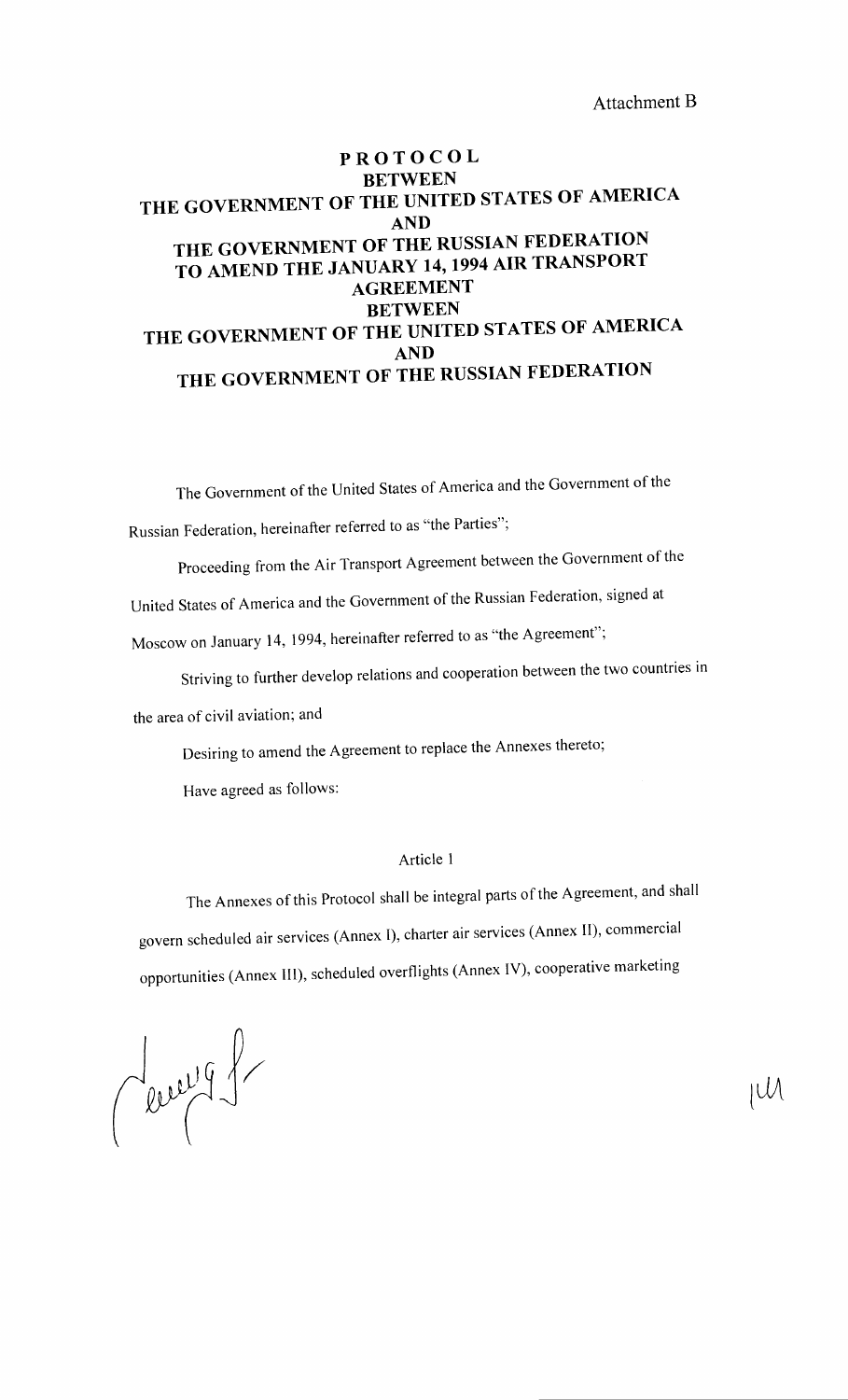-2-

arrangements (Annex V) and special provisions for services to and via Alaska (Annex VI).

#### Article 2

This Protocol shall enter into force upon signature.

IN WITNESS WHEREOF the undersigned, being duly authorized by their

Governments, have signed the present Protocol.

DONE at \_\_\_\_\_\_\_\_\_\_\_\_\_ this \_\_ day of \_\_\_\_\_\_\_\_, in duplicate, in the

English and Russian languages, each text being equally authentic.

### **FOR THE GOVERNMENT OF THE UNITED STATES OF AMERICA:**

### **FOR THE GOVERNMENT OF THE RUSSIAN FEDERATION:**

Cervig1

 $\mu\lambda$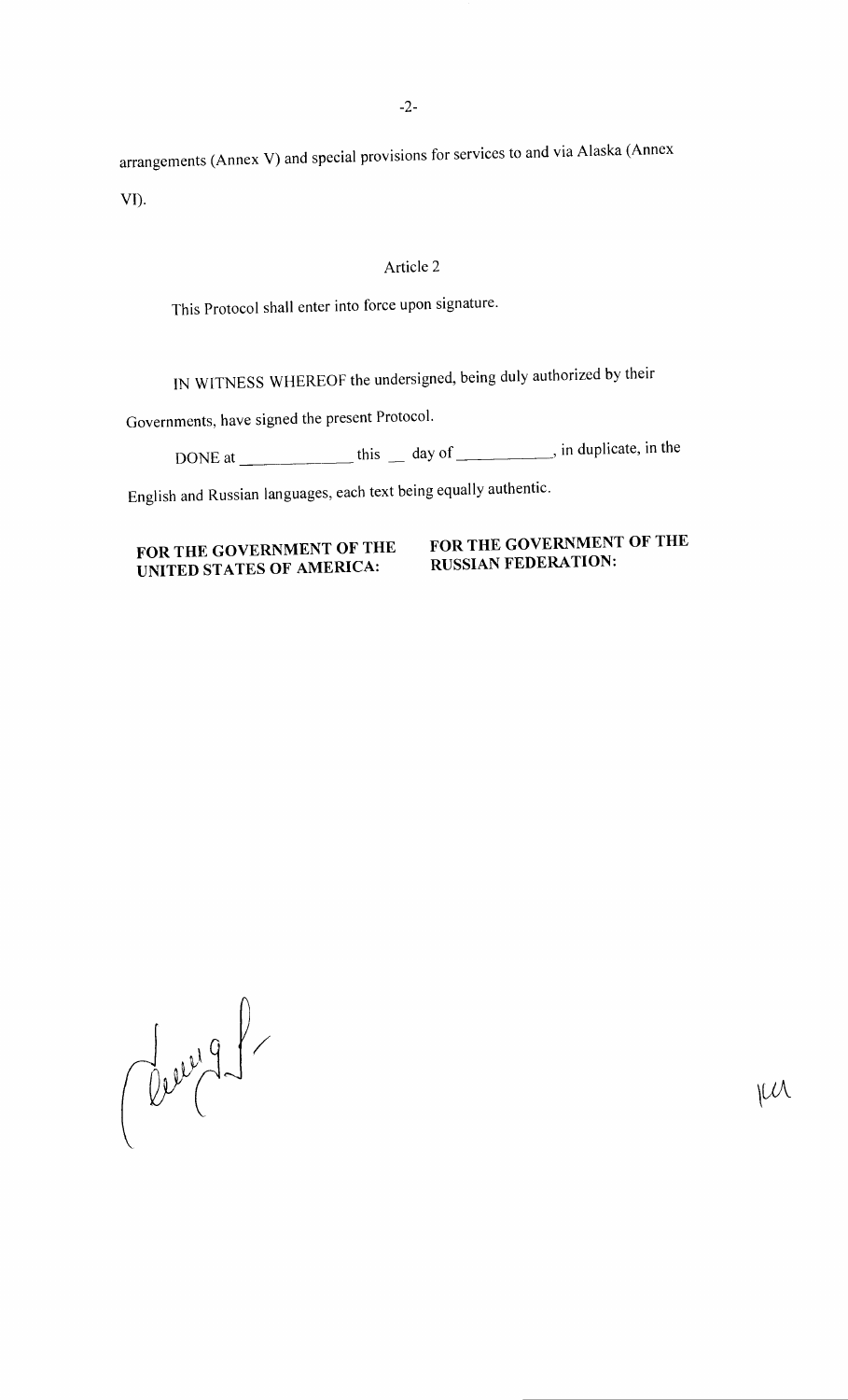### **ANNEX I**

# Scheduled Air Services

#### **Section 1**

A. Notwithstanding the provisions of the first sentence of paragraph 1 of Article 3 of the Agreement, the United States of America shall have the right to designate up to six combination (passenger/cargo) airlines and three all-cargo carriers, and the Russian Federation shall have the right to designate up to nine combination or all-cargo airlines, to operate services on the routes specified in Section 2 of this Annex.

B. Not more than three U.S. combination and two U.S. all-cargo and not more than three Russian combination and two Russian all-cargo airlines may operate between any city pair on the specified routes.

#### **Section 2**

Airlines designated under this Annex shall, in accordance with the terms of their designation, and subject to the provisions of Section 1 of Annex IV of the Agreement, be entitled to perform scheduled international air transportation: (1) between points on the following routes, and (2) between points on such routes and any points in third countries through points in the territory of the Party which has designated the airlines.

A. Routes for airlines designated by the Government of the United States of America: From a point or points in the United States of America  $\overline{v}$ ia intermediate points<sup>1, 2</sup> to Moscow, St. Petersburg, Magadan, Khabarovsk, Vladivostok, Petropavlovsk-Kamchatski, Yuzhno-Sakhalinsk and Nizhniy Novgorod, and to an unlimited number of points in the Russian Federation and beyond points for marketing services on a code-share only basis without

*}/* 

LM

<sup>&</sup>lt;sup>1</sup> Without traffic rights between points in Latvia, Lithuania, Estonia, Belarus, Moldova, Ukraine, Georgia, Armenia, Azerbaijan, Kazakhstan, Kyrgyzstan, Tajikistan,

Turkmenistan and Uzbekistan and mentioned points in the Russian Federation; <sup>2</sup> Without traffic rights between any points in Europe and points in the Russian Federation unless the Parties agree otherwise.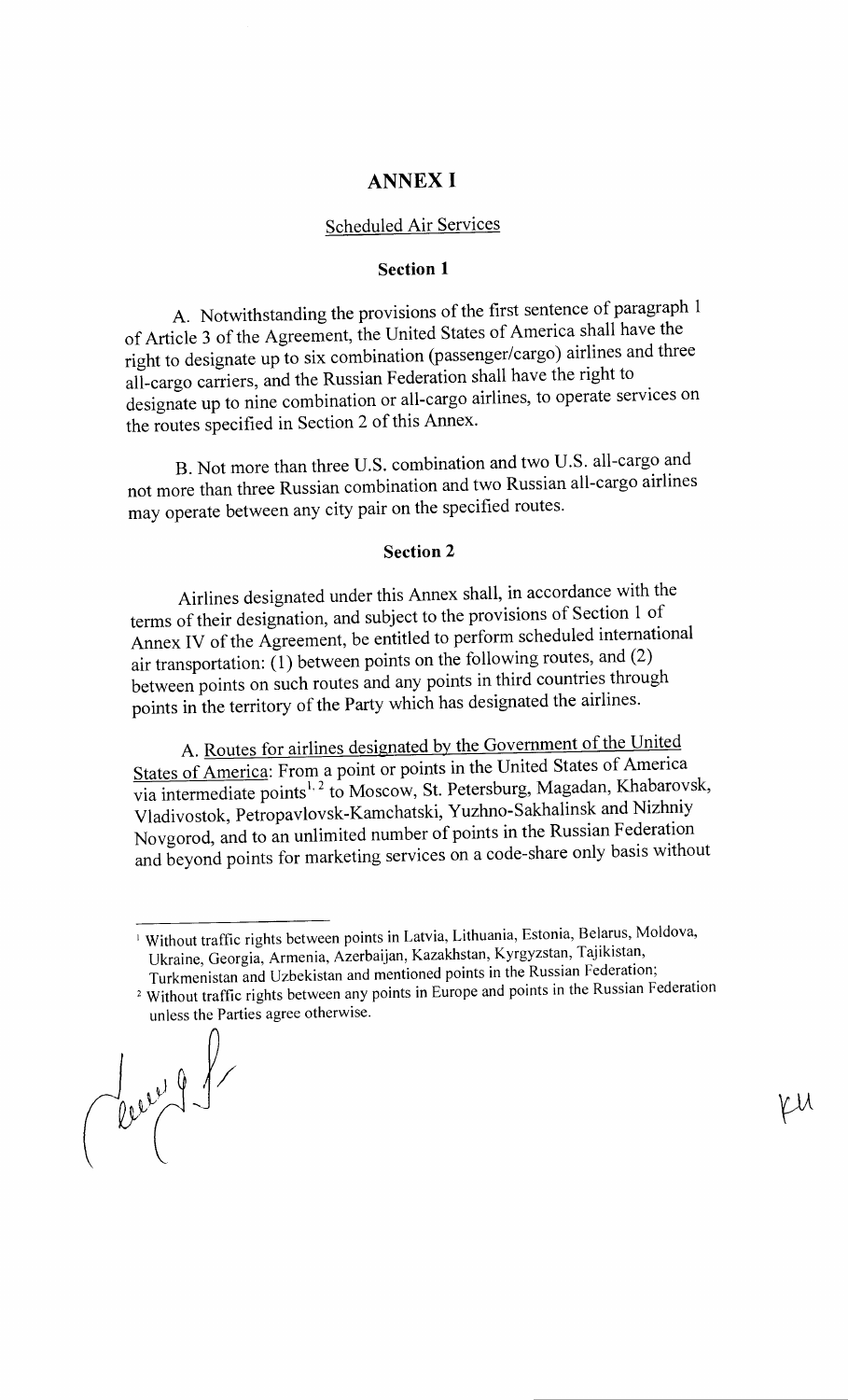traffic rights, and beyond to China (including Hong Kong), the Republic of Korea, Singapore, Taiwan and the Philippines.

-2-

B. Routes for the airline or airlines designated by the Government of the Russian Federation: From a point or points in the Russian Federation via intermediate points to Atlanta, Bangor, Boston, New York, Washington, Chicago, Dallas/Fort Worth, Anchorage, Seattle, Portland (Oregon), San Francisco, Los Angeles, Orlando, Honolulu, Miami, Columbus (Ohio), Houston, Saipan, Toledo and Huntsville and to an unlimited number of points in the United States of America and beyond points for marketing services on a code-share only basis without traffic rights, and beyond to Sao Paulo (Brazil), Bogota (Colombia), Quito (Ecuador) and twelve additional points in the Western Hemisphere, Southern Hemisphere, Asia and Australia to be named by the Russian Federation.

### **Section 3**

Each designated airline may, on any or all flights and its option,

A. operate flights in either or both directions;

B. combine different flight numbers within one aircraft operation;

C. serve points on the routes in any combination and in any order, which may include serving intermediate points as beyond points and beyond points as intermediate points ;

D. omit stops at any point or points;

E. serve a number of points in the territory of the other Party by one aircraft operation, provided that it excludes cabotage;

F. transfer traffic (including its own stopover traffic) from any of its aircraft to any of its other aircraft at any point on the routes;

G. operate combination and all-cargo services to any third-country point not specified in Section 2 of this Annex, without traffic rights between the territory of the other Party and such unspecified point;

 $~\vee\!\!~\vee\!\!~\vee$ 

Clevel 8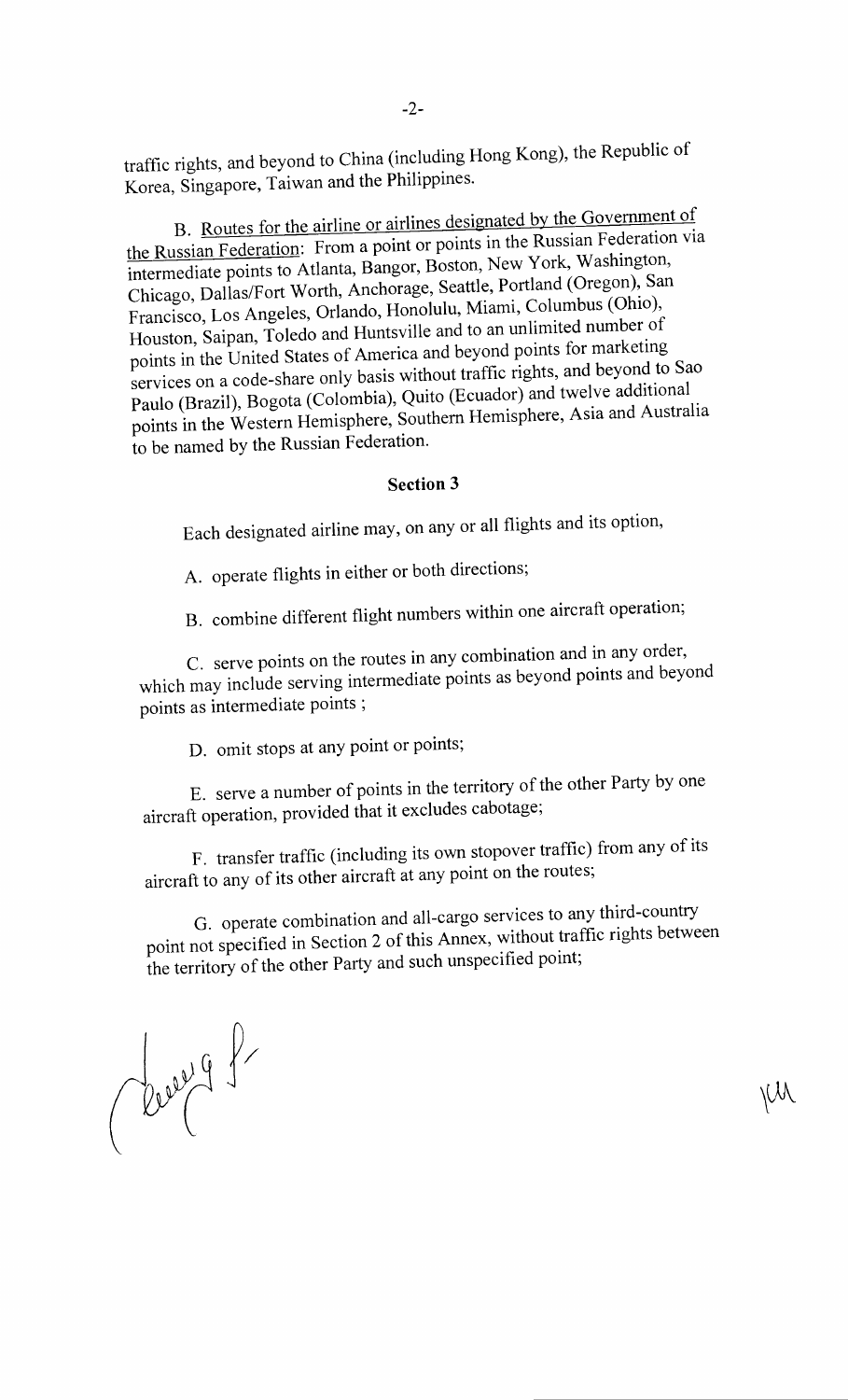without directional or geographic limitation and without loss of any right to carry traffic otherwise permissible under the Agreement; provided that the service operates via a point or points in the territory of the Party designating the airline.

#### **Section 4**

A. The U.S. airlines designated for combination service may operate up to 63 round-trip frequencies per week between points in the United States of America and points in the Russian Federation. U.S. airlines designated for all-cargo service may operate up to 23 round-trip frequencies per week, between points in the United States of America and points in the Russian Federation.

B. Russian designated airlines may operate up to 86 round-trip frequencies per week between points in the Russian Federation and points in the United States of America.

C. The frequencies mentioned above may be increased in accordance with Article 13 of the Agreement. Extra-section flights operated by designated airlines on the above-specified routes of one Party shall not be counted as a frequency, but must be approved in advance by the aeronautical authorities of the other Party.

D. The designated airlines of one Party while operating services in accordance with this Annex in the territory of the other Party may utilize any type of subsonic aircraft with a capacity of fewer than 500 seats that is in accordance with the laws and regulations of the other Party. Each Party may request the assistance of the other Party, on behalf of its airline or airlines, concerning restrictions that may be imposed by state or local governments or authorities. In response to such a request, the other Party shall bring the views of the requesting Party to the attention of the relevant governmental unit or authority and urge that those views be given appropriate consideration.

#### **Section 5**

On any segment or segments of the routes above, a designated airline may perform international air transportation without any limitation as to change, at any point on the route, in type or number of aircraft operated,

χW

Cerryal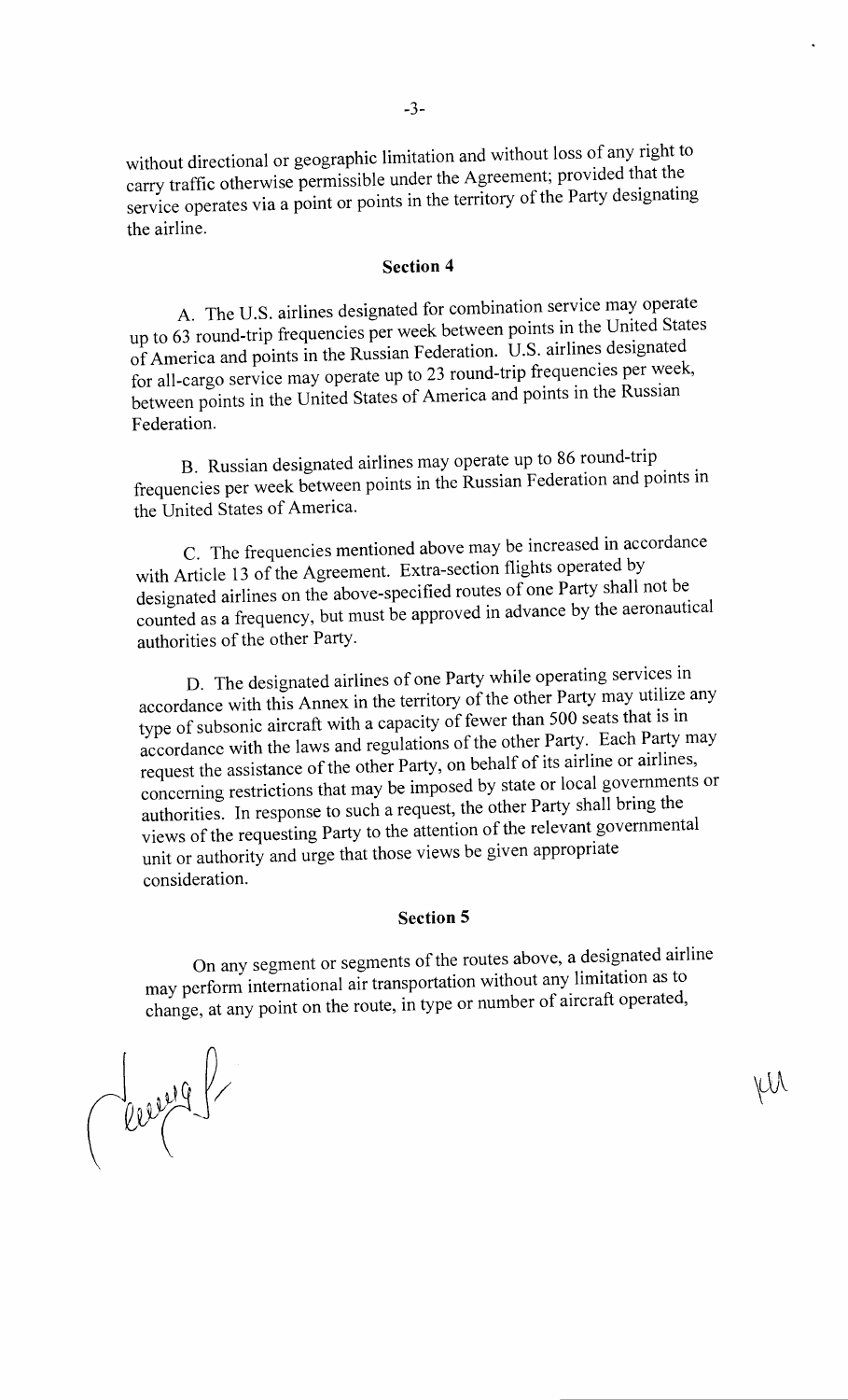provided that in the outbound direction the transportation beyond such point is a continuation of the transportation from the territory of the Party that has designated the airline and, in the inbound direction, the transportation to the territory of the Party that has designated the airline is a continuation of the transportation beyond such point.

#### **Section 6**

Notwithstanding any other provision of the Agreement, airlines of both Parties shall be permitted, without restriction, to employ in connection with international air transportation any surface transportation company which has appropriate permission from the respective authorities to engage in surface transportation of cargo to or from any points in the territories of the Parties or in third countries, including transport to and from all airports with customs facilities, and including, where applicable, the right to transport cargo in bond under applicable law and regulations. Such cargo, whether moving by surface or by air, shall have, pursuant to relevant nondiscriminatory procedures and regulations, access to airport customs processing and facilities. Designated airlines may elect to perform their own surface transportation or to provide it through arrangements with other surface carriers, including surface transportation operated by other airlines and indirect providers of cargo transportation pursuant to the condition that any surface carrier shall have the appropriate permission to engage in surface transportation of cargo. Such intermodal cargo services may be offered at a single through price for the air and surface transportation combined, provided that shippers are not misled as to the facts concerning such transportation.

#### **Section 7**

An airline of one Party authorized to operate scheduled service and an airline of the other Party may establish joint ventures to the extent consistent with this Agreement and other applicable laws of the Parties.

 $dw^{y^q}$ 

Kh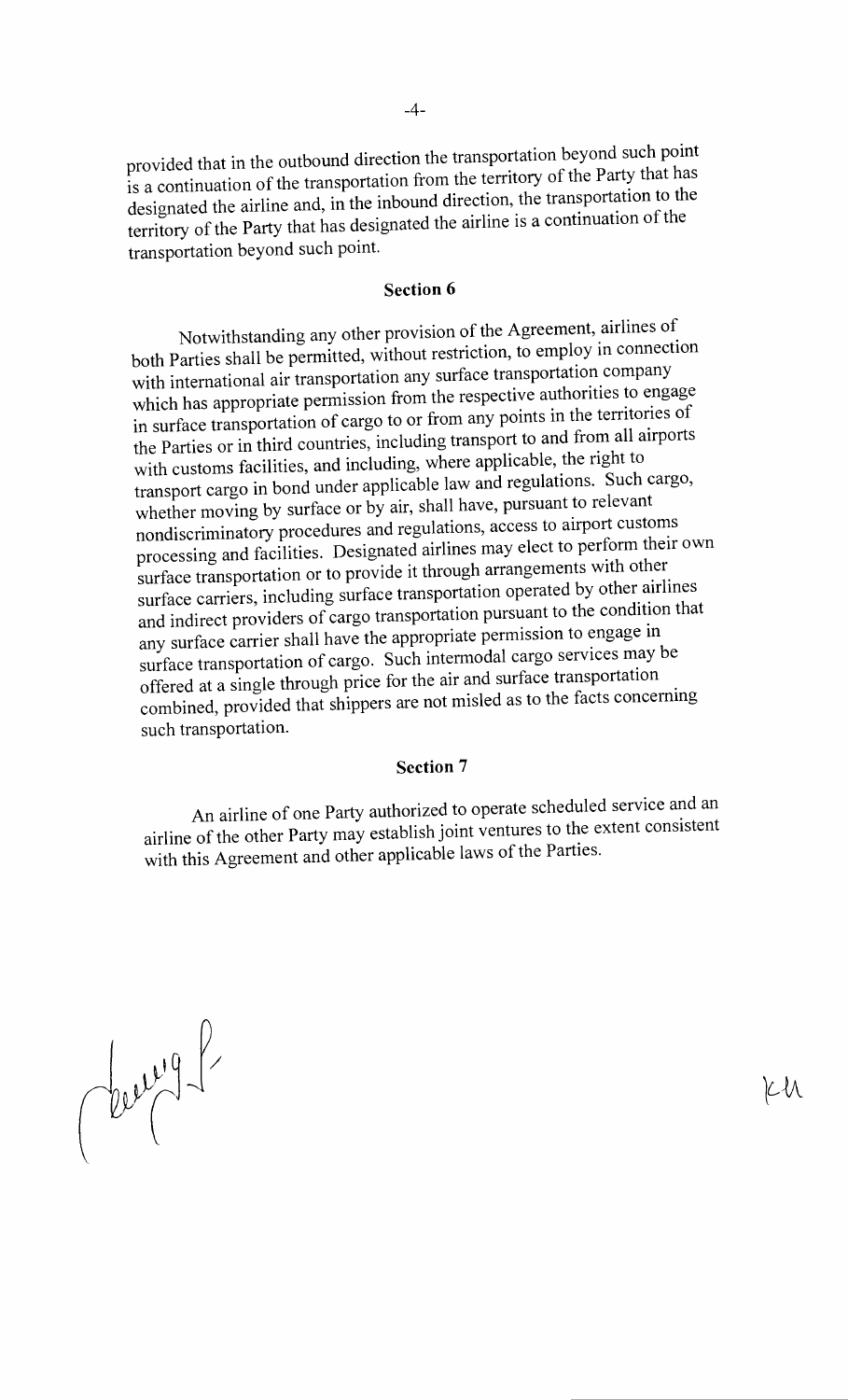### **ANNEX II**

### Charter Air Services

### **Section 1**

A. Airlines of one Party, subject to the provisions of this Annex, may carry international charter traffic of passengers (and their accompanying baggage) and/or cargo (including, but not limited to, freight forwarder, split and combination (passenger/cargo) charters) between any point or points in the territory of the one Party and any point or points in the territory of the other Party, and, consistent with Article 2 of the Agreement, across the territory of the other Party without landing as well as with stops for non-traffic purposes. In addition, airlines of both Parties exercising rights under this Annex to operate flights between the territories of the Parties shall be accorded the rights available to designated airlines under the Agreement.

B. In the performance of services covered by this Annex, airlines of one Party shall also have the right:

( 1) to make stopovers at any points whether within or outside of the territory of either Party;

(2) to carry transit traffic through the other Party's territory; and

(3) to combine on the same aircraft traffic originating in one Party's territory with traffic that originated in the other Party's territory.

#### **Section 2**

A. Subject to required approval of routings and points in compliance with entry, transit, customs and immigration laws and regulations, and in accordance with the safety and national security requirements of the receiving Party, decisions on charter applications shall be made as expeditiously as possible, but in any event within 8 working days of receipt of the application. Applications filed on short notice shall receive sympathetic consideration, in the shortest possible time.

Cerry P

KU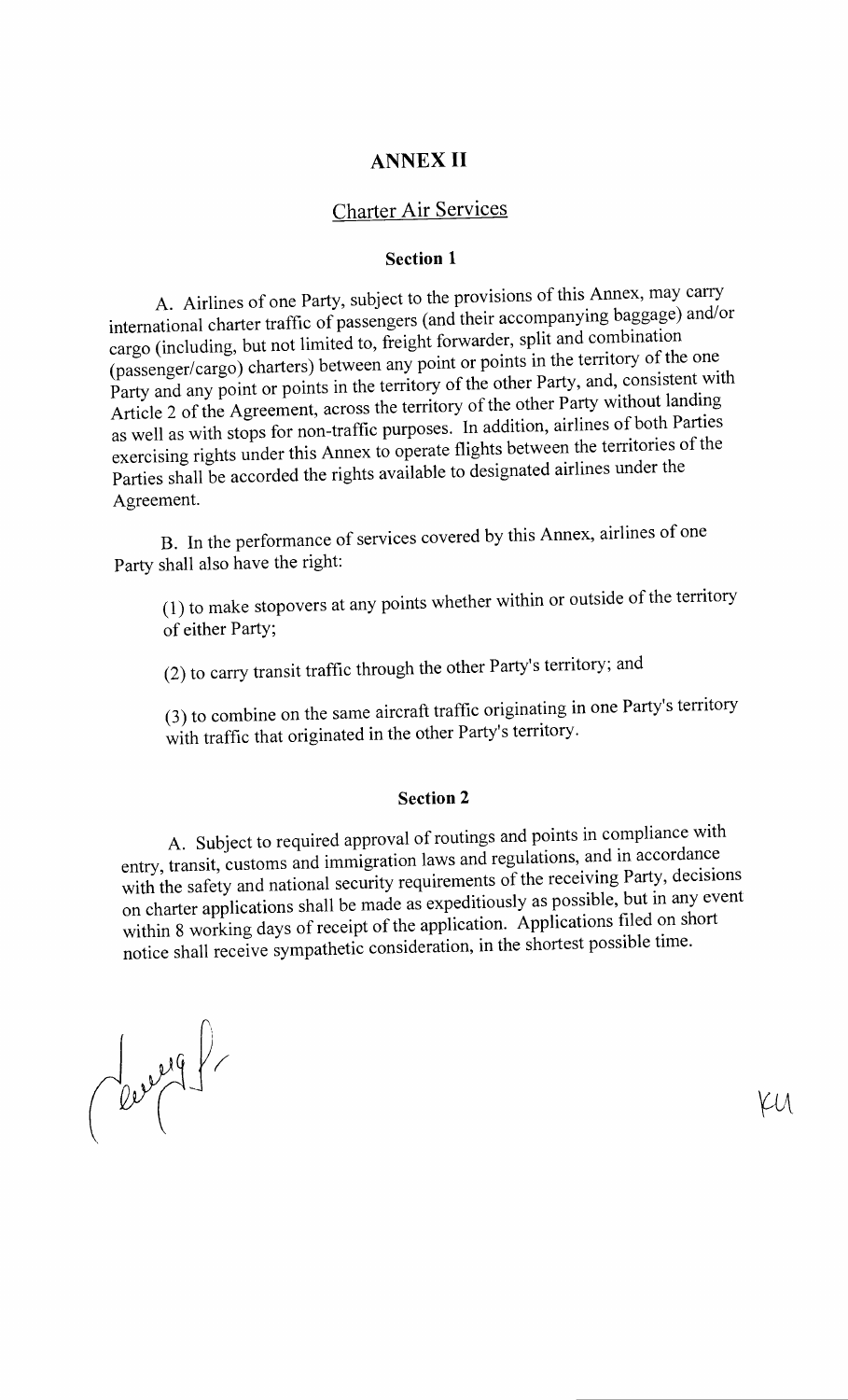B. Charter flights shall be operated in accordance with the charter rules of the country in which the charter traffic originates. If a Party applies different rules, regulations, terms, conditions or limitations to one or more of its airlines, or to airlines of different countries, each airline shall be subject to the least restrictive of such criteria. However, nothing in this subsection shall limit the rights of one Party to require the airline or airlines of the other Party to adhere to requirements relating to national security, flight safety or protection of passenger funds and passenger cancellation and refund rights.

#### **Section 3**

The airlines of one Party while operating services in accordance with this Annex in the territory of the other Party may utilize any type of subsonic aircraft with a capacity of fewer than 500 seats that is in accordance with the laws and regulations of the other Party. Each Party may request the assistance of the other Party, on behalf of its airline or airlines, concerning restrictions that may be imposed by state or local governments or authorities. In response to such a request, the other Party shall bring the views of the requesting Party to the attention of the relevant governmental unit or authority and urge that those views be given appropriate consideration.

#### **Section 4**

The Parties shall provide the necessary air traffic services and weather services within their respective Flight Information Regions so that airlines and other civil aircraft operators of either Party may operate flights in accordance with the Agreement.

Clevery f

 $\mathcal{U}$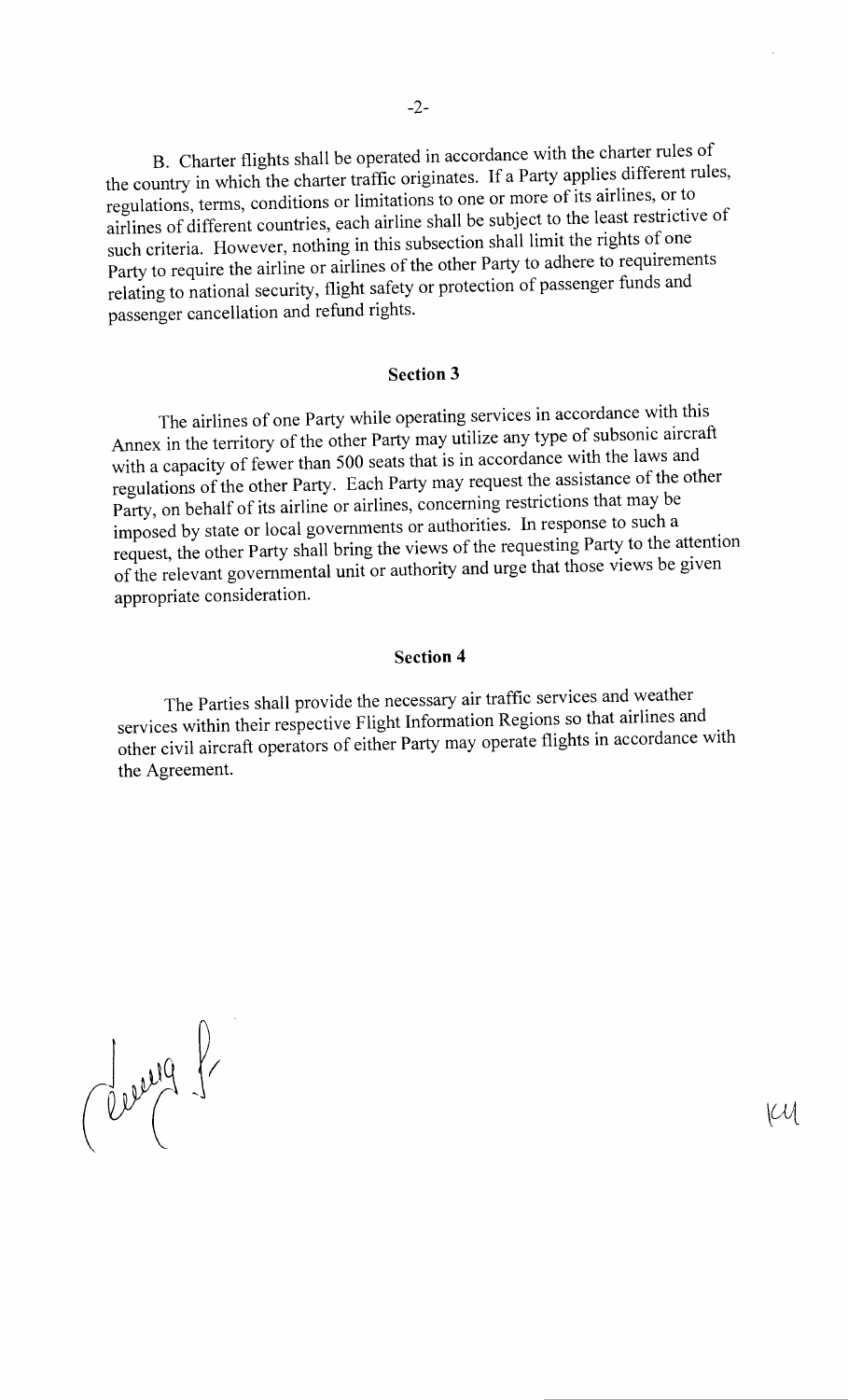## **ANNEX III**

# Commercial Opportunities

#### **Section 1**

A. Prior to such time as the Parties agree that designated airlines of the Parties may exercise fully all rights specified in paragraph 3 of Article 8 of the Agreement, the designated airlines of one Party shall have the right to select agents authorized in accordance with national laws and regulations for ground handling and fuel supply services in the territory of the other Party; provided that pending such agreement, designated airlines of one Party may exercise in the territory of the other Party all rights specified in paragraph 3 of Article 8 of the Agreement to the maximum extent permitted by the law of such other Party, and in any event to the maximum extent permitted to any other airline of any nationality other than the national airlines of such other Party.

B. The Parties agree that the availability of ground handling and fuel services to the airlines of both Parties shall be on a non-discriminatory basis. Each Party may request the assistance of the other Party, on behalf of its airline or airlines, concerning regulations which may be imposed by state or local governments or authorities. In response to such a request, the other Party shall bring the views of the requesting Party to the attention of the relevant governmental unit or authority and urge that those views be given appropriate consideration.

#### **Section 2**

A. Prior to such time as the Parties agree that U.S. designated airlines are permitted under Russian law to exercise fully all rights specified in Paragraphs 4-7 of Article 8 of the Agreement, the provisions of this Section shall apply in lieu of those paragraphs, provided that, pending such agreement, U.S. designated airlines may exercise all such rights in the Russian Federation to the maximum extent permitted by Russian law, and in any event to the maximum extent permitted to any other airline of any nationality other than the national airlines of the Russian Federation.

Cleverq1

 $\mathcal{U}$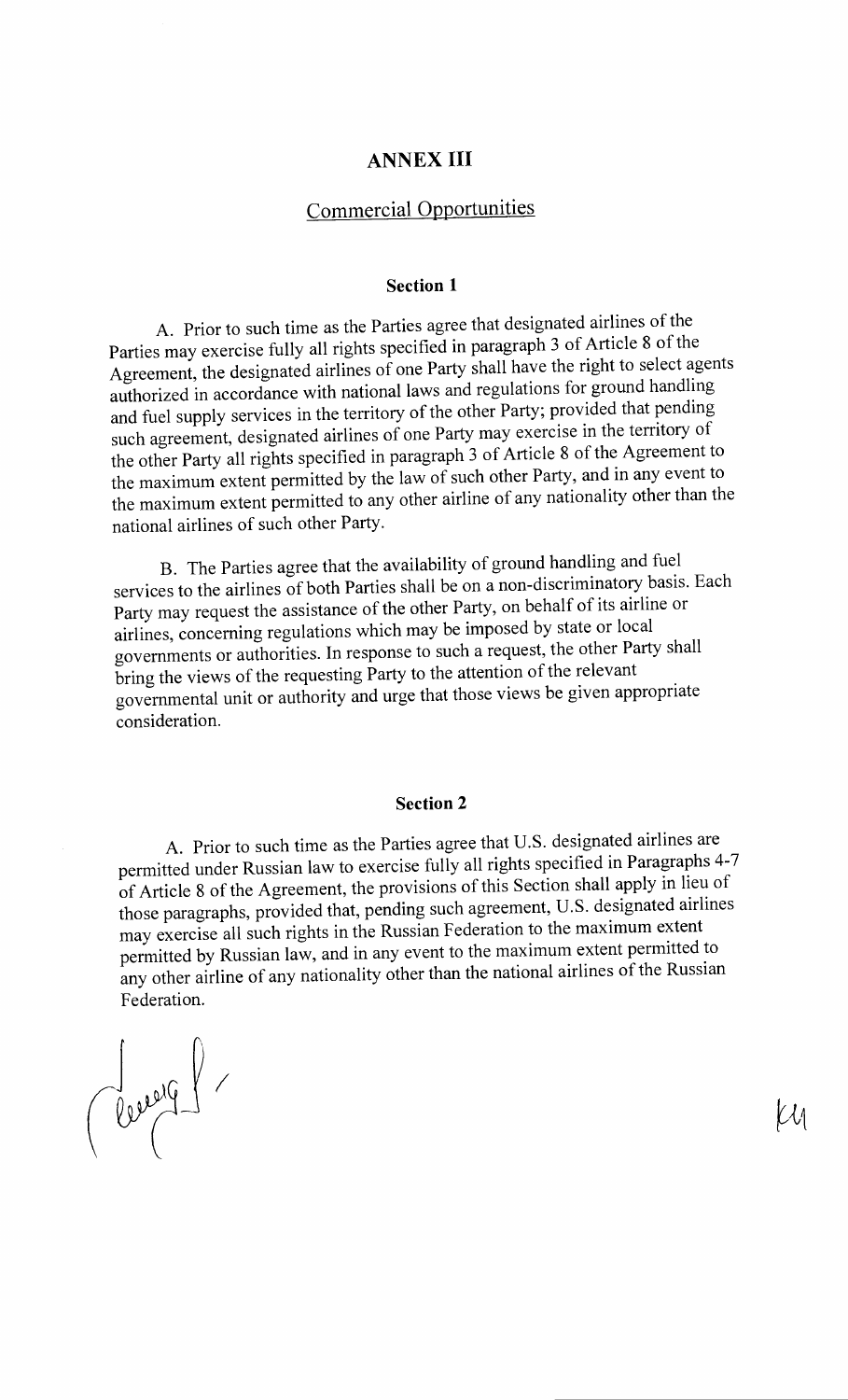B. Notwithstanding the provisions of paragraph 1 of Article 8 of the Agreement, the airlines of one Party designated for scheduled services may establish offices in the territory of the other Party only at the cities specified on the routes set forth in Section 2 of Annex I of the Agreement.

C. The airlines of one Party designated in accordance with Annex I of the Agreement and pursuant to the terms of their designation shall be permitted to sell freely passenger and cargo air transportation in the territory of other Party on their own transportation documents at their own offices and through travel agents of that Party, as well as to appoint agents at their discretion, subject to generally applicable law of that Party.

### **Section 3**

The provisions of this Annex shall be applicable to cargo as well as passenger transportation.

Secret 9 1

 $ku$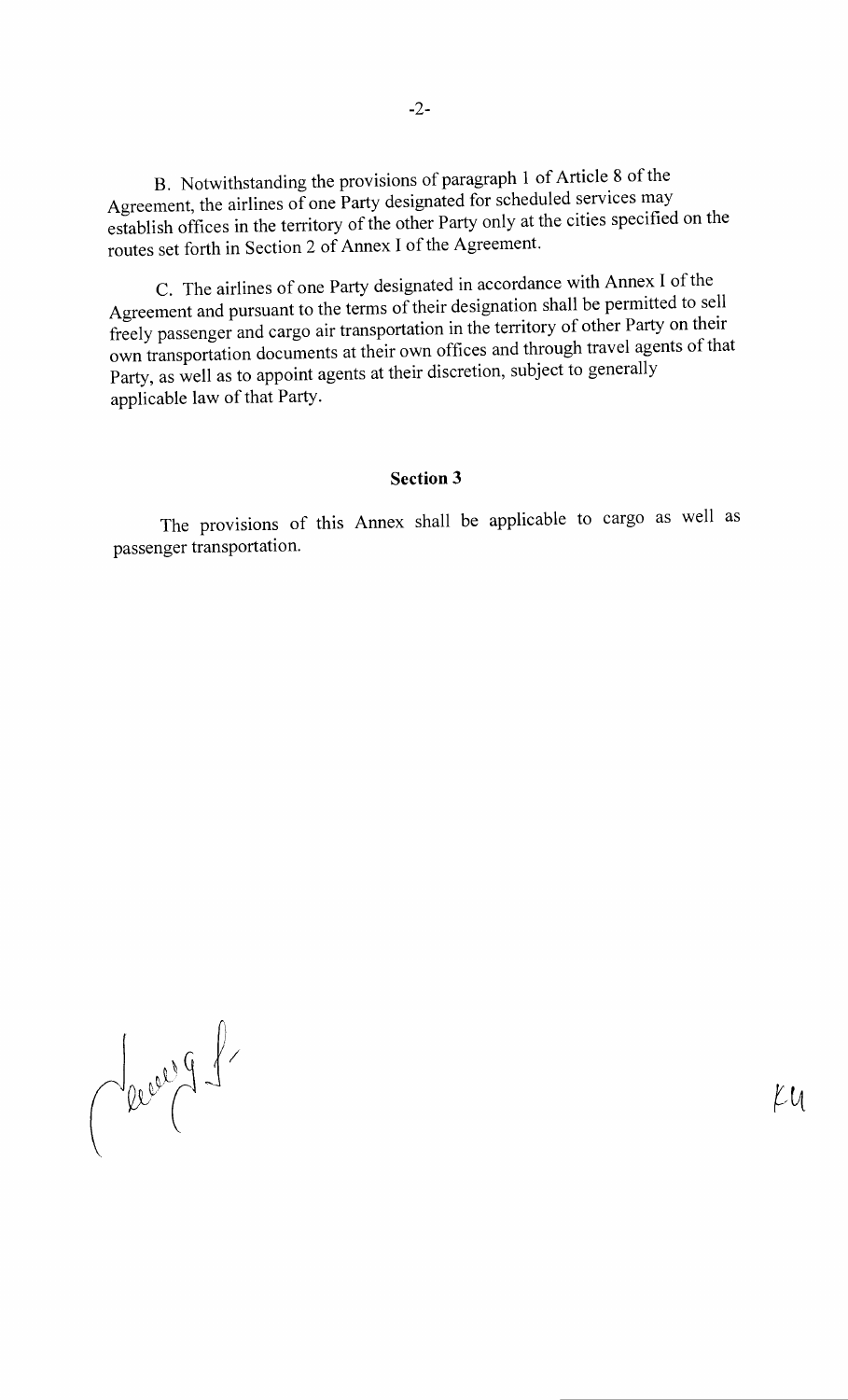### **ANNEX IV**

### Scheduled Overflights

#### **Section 1**

Notwithstanding the provisions of Article 2 of the Agreement, the right of the airlines of one Party to fly across the territory of the other Party; the right of airlines of one Party to make stops in the territory of the other Party for non-traffic purposes; and the air transportation rights granted in the Agreement shall be exercised only in accordance with the international Air Traffic Services (ATS) routings for aircraft and the points for crossing national boundaries established by each Party within its territory.

#### **Section 2**

A. Until March 29, 2014, airlines of the United States of America may overfly and stop for non-traffic purposes on 76 flights per week in total between points in the United States of America and/or Europe and points in the Indian subcontinent on ATS routings approved for international services; not more than 42 of these flights shall use Crosspolar ATS routings approved for international services.

B. Until October 26, 2013, airlines of the United States of America when operating all-cargo flights may overfly and stop for non-traffic purposes on 109 flights per week in total between points in Europe and points in China (including Hong Kong), Philippines, Kazakhstan, India, Republic of Korea and Japan on ATS routings for international services. Such flights shall have entered or will depart the air space of the Russian Federation at points located west of GOPTO, but excluding it.

C. Until March 29, 2014, airlines of the United States of America may overfly and stop for non-traffic purposes on the Transeast and/or Crosspolar ATS routings networks approved for international services on 1 073 flights per week in total between points in the United States of America and points in the Pacific region, the Far East and Asia.

 $\int 200000000000$ 

 $\mathcal{U}$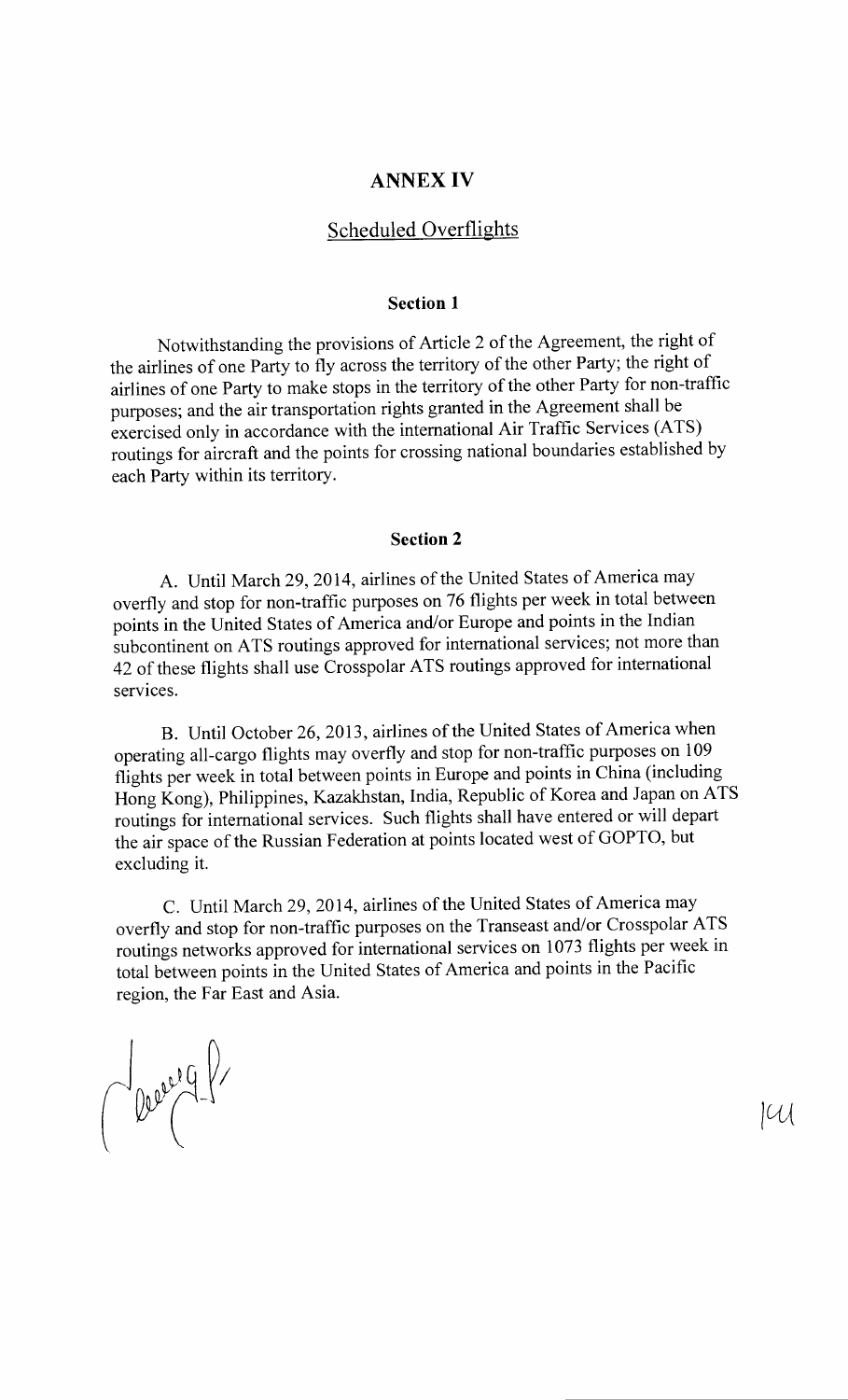D. Until March 29, 2014, airlines of the United States of America may overfly and stop for non-traffic purposes on 56 flights per week in total (28 flights eastbound and 28 flights westbound) between the United States and points in Bahrain, Iraq, Kuwait, Oman, Qatar and the United Arab Emirates on ATS routings approved for international services.

E. The provisions of paragraphs A-D of this Section shall be subject to the condition that traffic handling capability on these A TS routings is adequate and in accordance with the conditions published in the AlP of the Russian Federation.

### **Section 3**

The airlines of one Party while operating services in accordance with this Annex may utilize any type of subsonic aircraft with a capacity of fewer than 500 seats that is in accordance with the laws and regulations of the other Party.

#### **Section 4**

The Parties shall provide the necessary air traffic services and weather services within their respective Flight Information Regions so that airlines and other civil aircraft operators of either Party may operate flights in accordance with the Agreement.

#### **Section 5**

The appropriate U.S. authorities shall make available to Russian airlines and other civil aircraft operators all U.S. airspace entry and exit points that are available to any non-U.S. airline. Subject to appropriate U.S. internal procedures, the U.S. authorities shall provide access to published common ATS routings to/from each entry and exit point for each destination authorized for scheduled services pursuant to the Agreement, or to the optimal ATS routing where no common A TS routing is published. Russian airlines and other civil aircraft operators shall provide two weeks' advance notification of the specific entry point and exit point, and one or more alternate entry points and one or more alternate exit points, and ATS routing to be used for each destination to the Federal Aviation Administration (FAA) Office of International Aviation, Washington, D.C. Entry

Jeury 9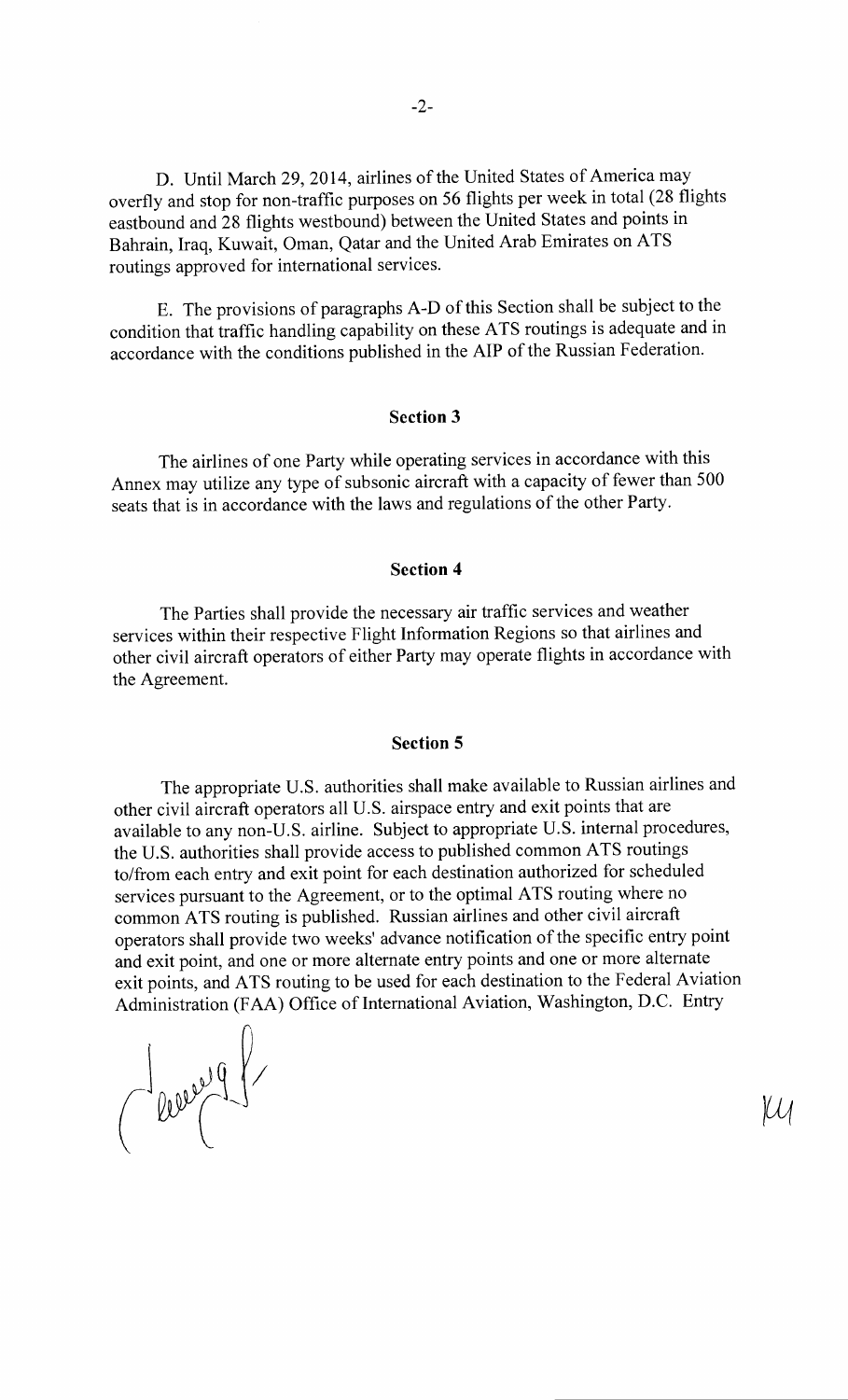and exit points and ATS routings may be changed by the Russian airlines and other civil aircraft operators at any time with at least two weeks notice to FAA. The U.S. authorities reserve the right to modify the ATS routing for security reasons, but shall attempt to keep the routing as close to optimum as possible.

### **Section 6**

This Annex shall expire on March 29, 2014, unless otherwise agreed prior to that date. The Parties agree to consult not later than six months in advance of the expiration date to determine whether the provisions of this Annex should be continued or modified. This Section does not modify any other provision of the Agreement regarding consultations or termination.

Jerry 8

 $\lfloor \mathcal{U} \rfloor$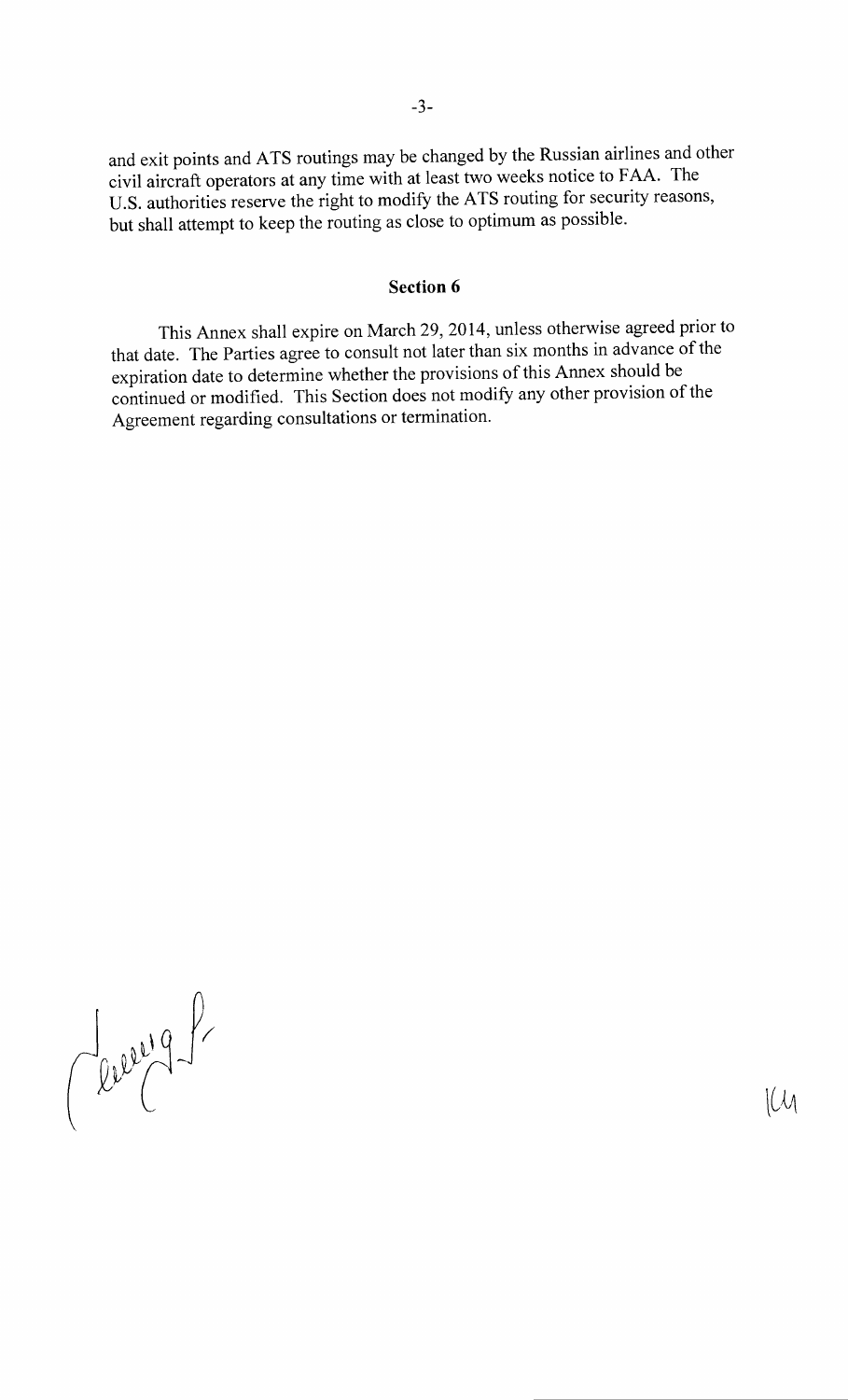### **ANNEX V**

### Cooperative Marketing Arrangements

In operating or holding out the authorized services under this Agreement, any airline of one Party may enter into cooperative marketing arrangements<sup>1</sup> such as blocked-space, code-sharing, or leasing arrangements with:

- a) an airline or airlines of either Party and
- b) an airline or airlines of a third country;

provided that all participants in such arrangements (i) hold the appropriate authority and (ii) meet the requirements normally applied to such arrangements.

leverg

ĺЩ

<sup>&</sup>lt;sup>1</sup> Code-sharing via Germany shall be allowed as soon as the current restrictions on third-country code-sharing between Russia and Germany are eliminated.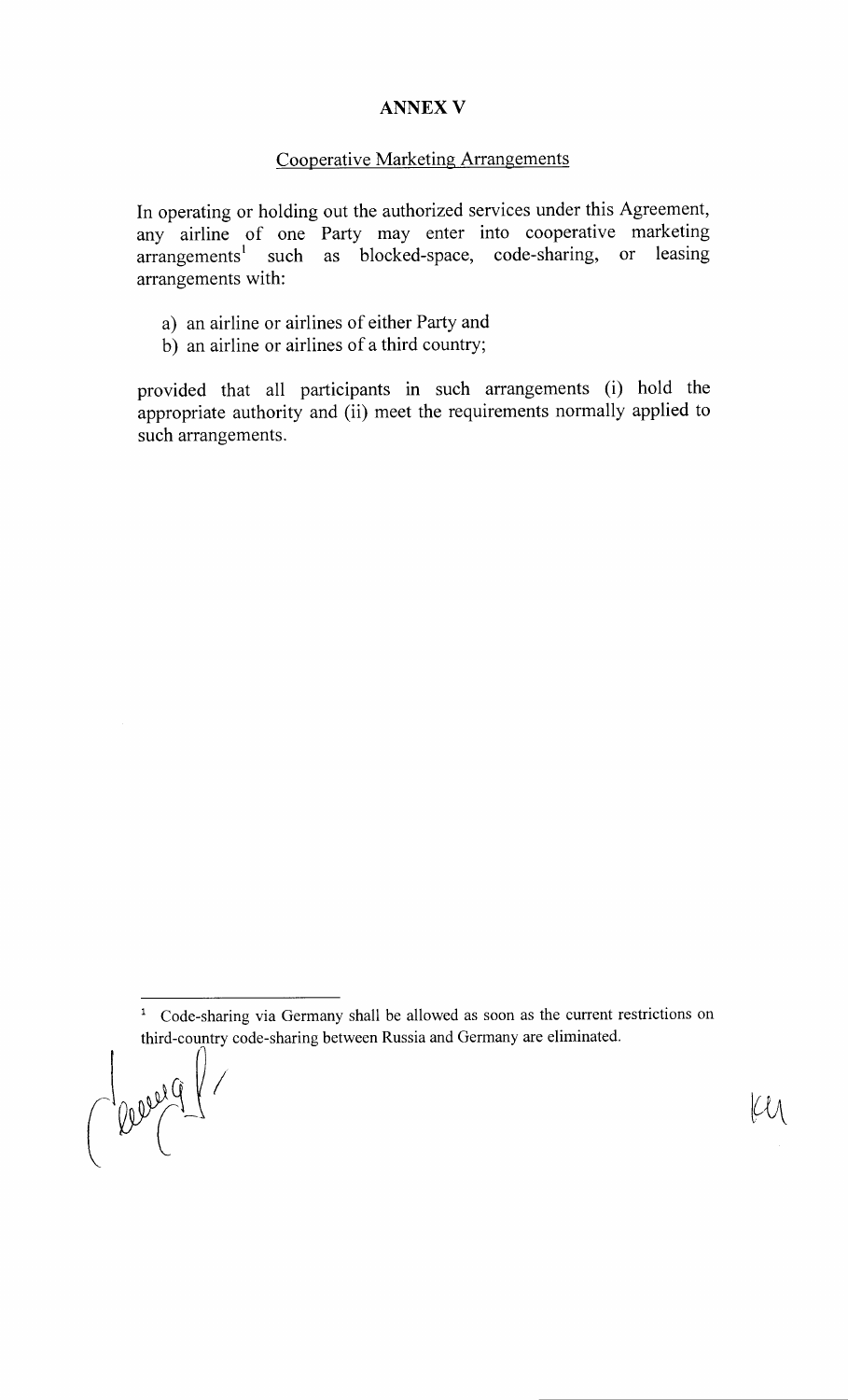### **ANNEX VI**

# Special Provisions For Services To And Via Alaska

#### **Section 1**

### Scheduled Service

### A. Code-Share Services For Airlines Designated by the Government of the Russian Federation:

The Government of the Russian Federation shall have the right to designate any number of airlines, which shall be entitled, in conjunction with flights operated to or via a point in Alaska, to hold out their services on services operated by airlines of either Party between any point or points in the territory of the Russian Federation and any point or points in the territory of the United States of America, subject to the following provisions:

1. All airlines engaged in code-share operations must have the appropriate authority.

2. All code-share arrangements must meet the requirements normally applied to such arrangements.

3. Code-share operations under subsection A of this Section shall not be counted against frequency limits set forth in Section 4 of Annex I of the Agreement applicable to operations by airlines designated by the Parties for any of the airlines involved.

4. Airlines designated solely to exercise the rights provided for in subsection A of this Section shall not be counted against the limits on designation set forth in Section 1 of Annex I of the Agreement applicable to the Parties.

### B. Own-Aircraft Services by Airlines Designated by the Government of the Russian Federation:

1. The Government of the Russian Federation shall have the right to designate any number of airlines to operate any number of frequencies on routes between any point or points in the Russian Federation and any point or points in the United States of America, provided that the operation serves a point in Alaska.

2. Frequencies operated under paragraph **1** of subsection B of this Section shall not be counted against limits on frequencies applicable to operations by airlines designated by the Government of the Russian Federation set forth in subsection B of Section 4 of Annex I of the Agreement. Airlines designated solely

Clevel 1

lЙ